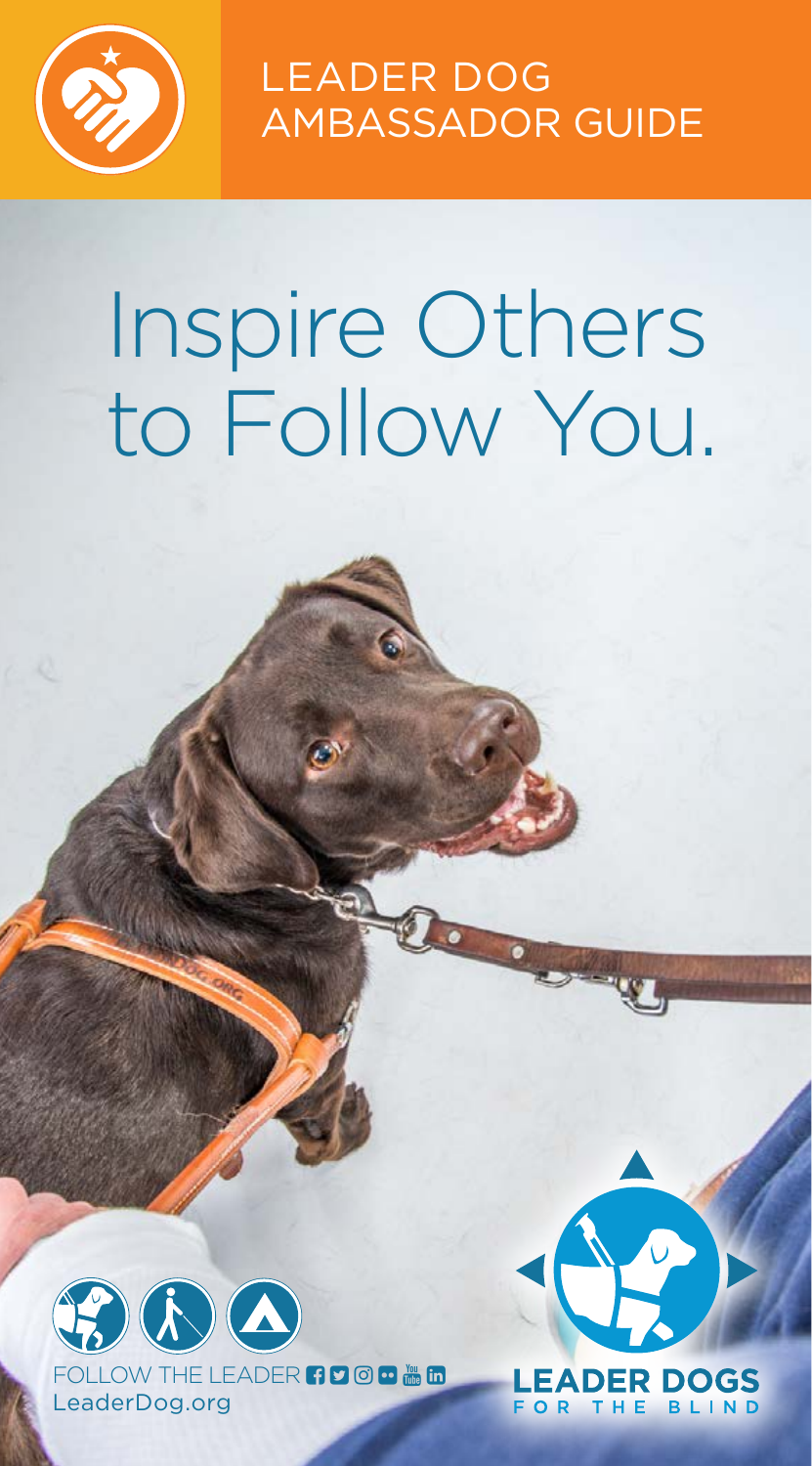

## **WHY WE CREATED THIS AMBASSADOR GUIDE**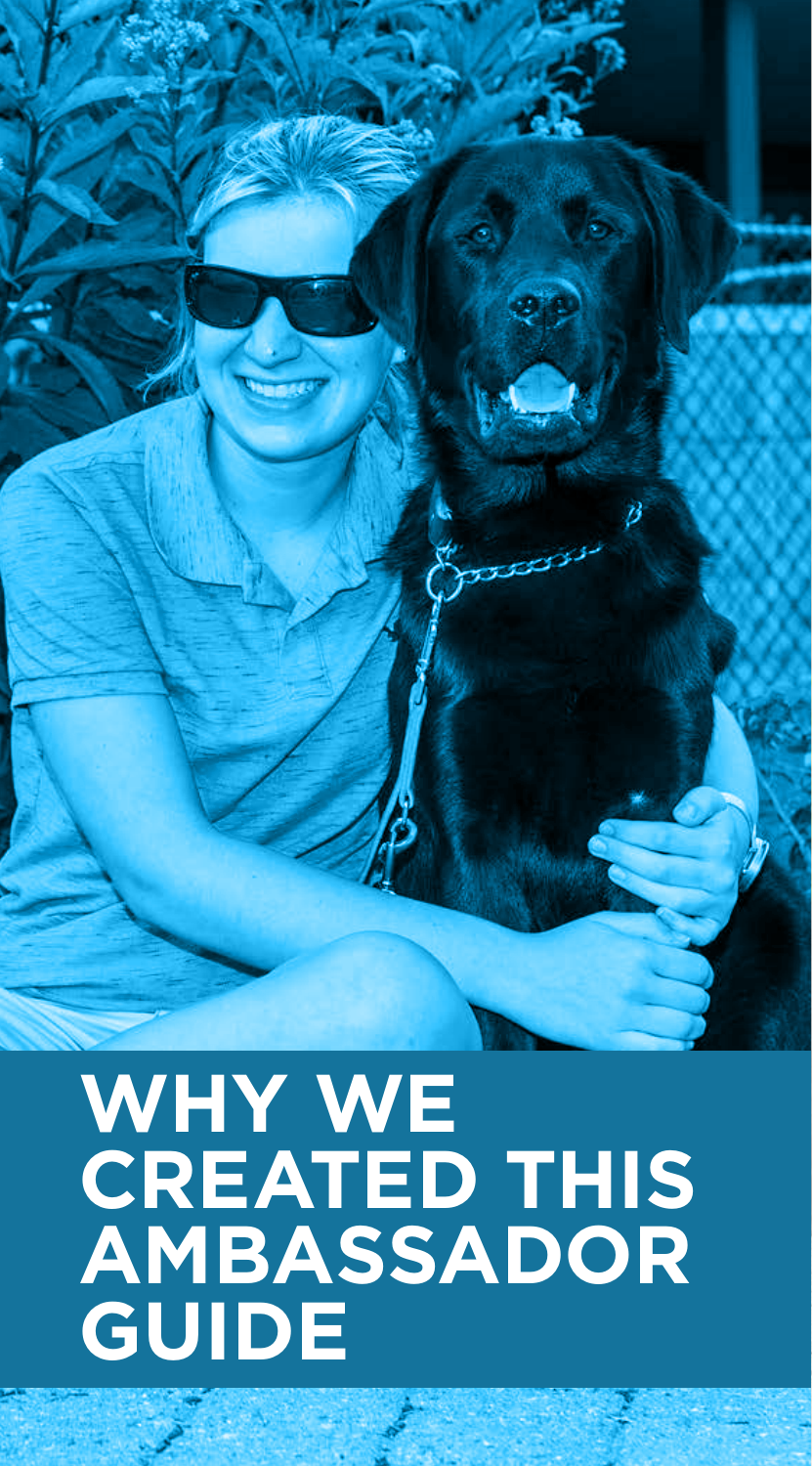Leader Dogs for the Blind's mission would not be possible without your dedication and commitment to our organization. To sustain our efforts for years to come, and to serve as many people as possible, it is important for more people to know about Leader Dog. Our goal is for everyone who encounters us to understand:

- Our mission
- What we stand for
- Why we matter
- How we do what we do better than anyone

Together, we need to communicate a consistent message to family, friends and the surrounding communities. The kind of message that sparks a conversation, ignites passion and motivates people to take action.

As a result, Leader Dog will be able to continue to impact the lives of people who are blind or visually impaired. extend our outreach to new areas and build a bigger community of supporters. With this guide, you will be equipped with the information to help us succeed and make the people we serve unstoppable.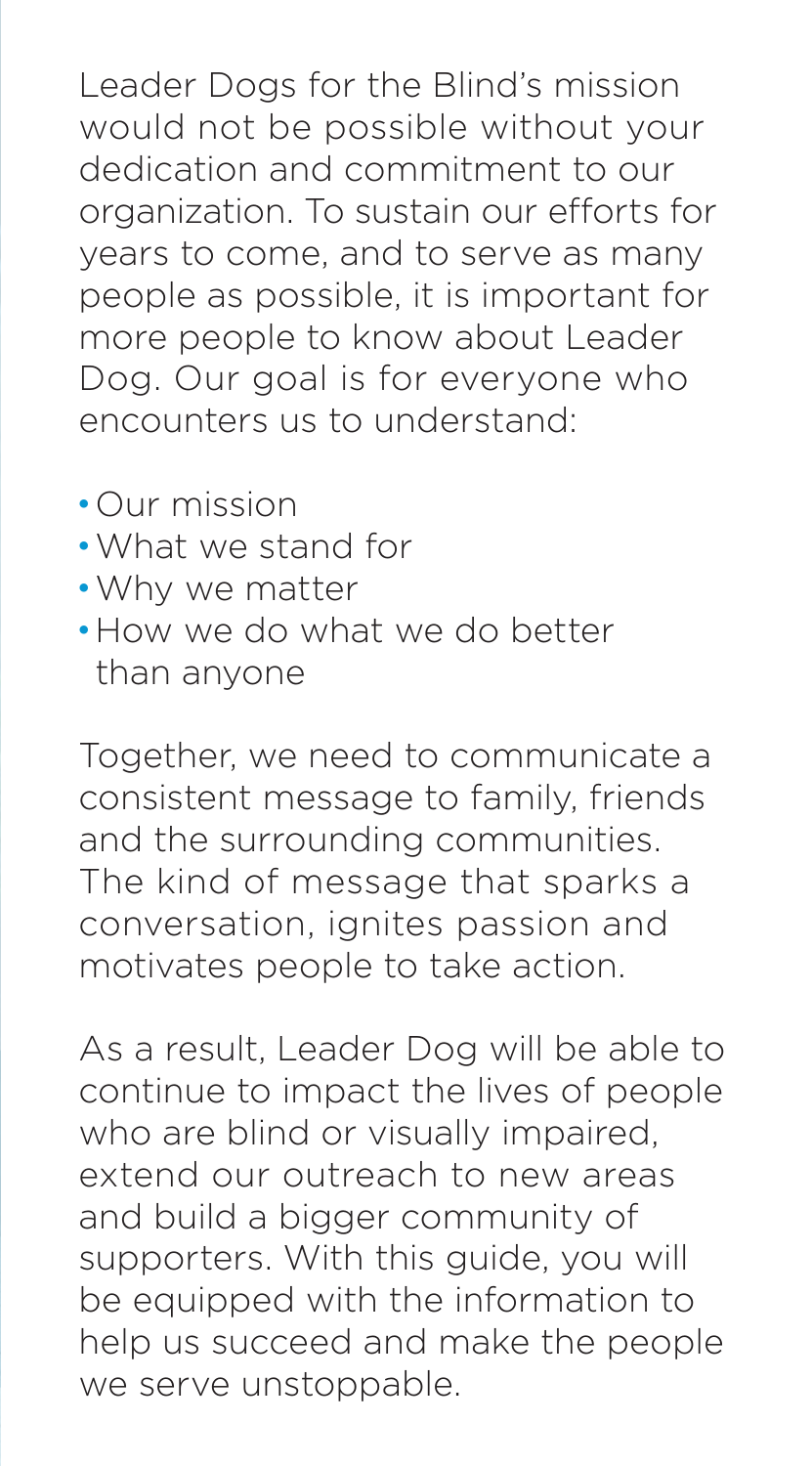#### Everyone who talks about Leader Dog should be using the same language. Our goal is to have one powerful voice that is clear and consistent with every audience so our efforts can stand out above the rest. That is why we have taken the guesswork out of what to say.

#### ELEVATOR SPEECH

Leader Dog helps thousands of people who are blind, visually impaired or Deaf-Blind and in critical need of developing the skills required to travel safely and independently. Our services have a positive impact on our clients' confidence, health, employment opportunities, families and communities. Because we believe every person deserves equal opportunity, all programs are provided at no cost. Leader Dog is 100% funded through philanthropy and donations without federal, state or insurance support.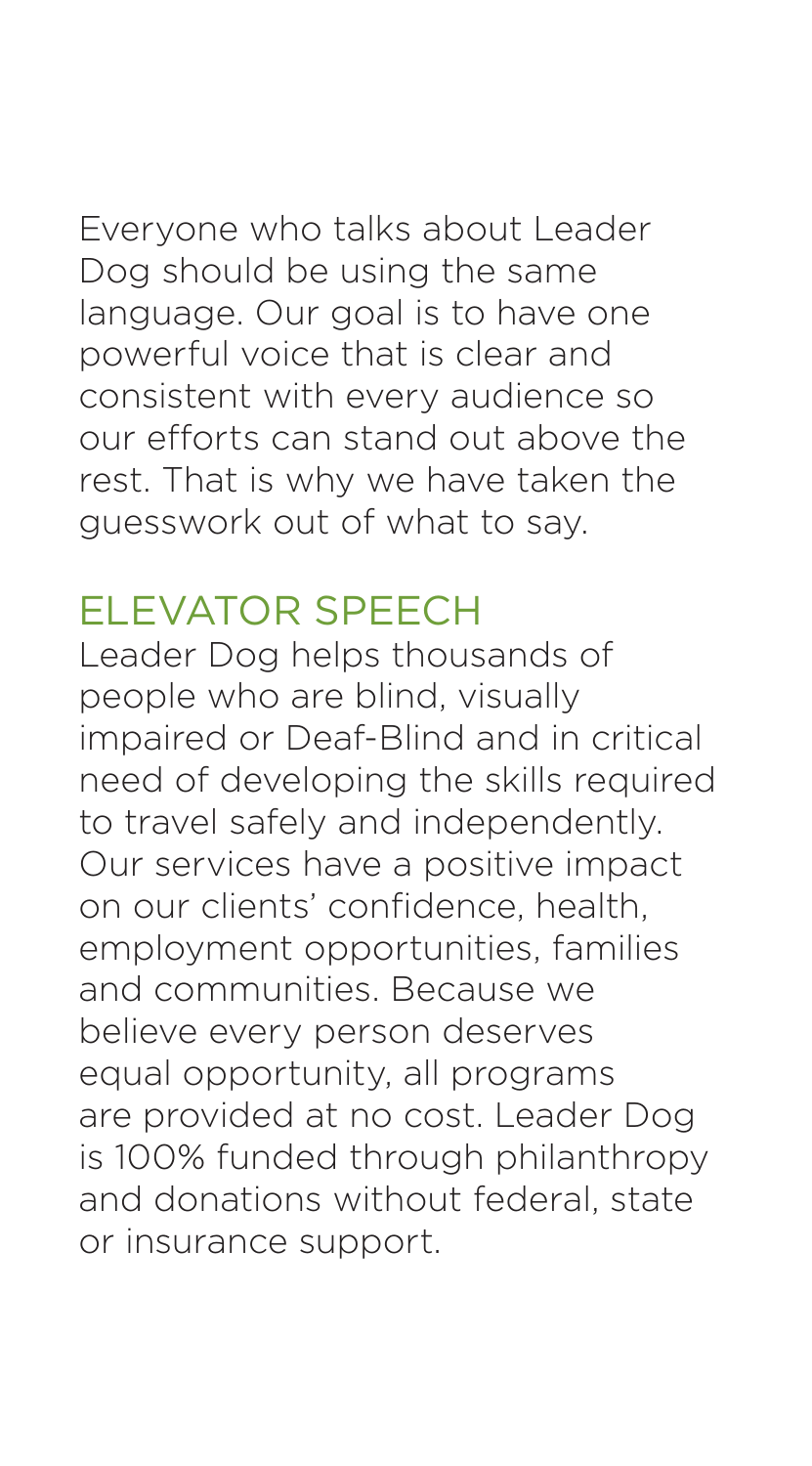## **HOW WE COMMUNICATE OUR MESSAGE**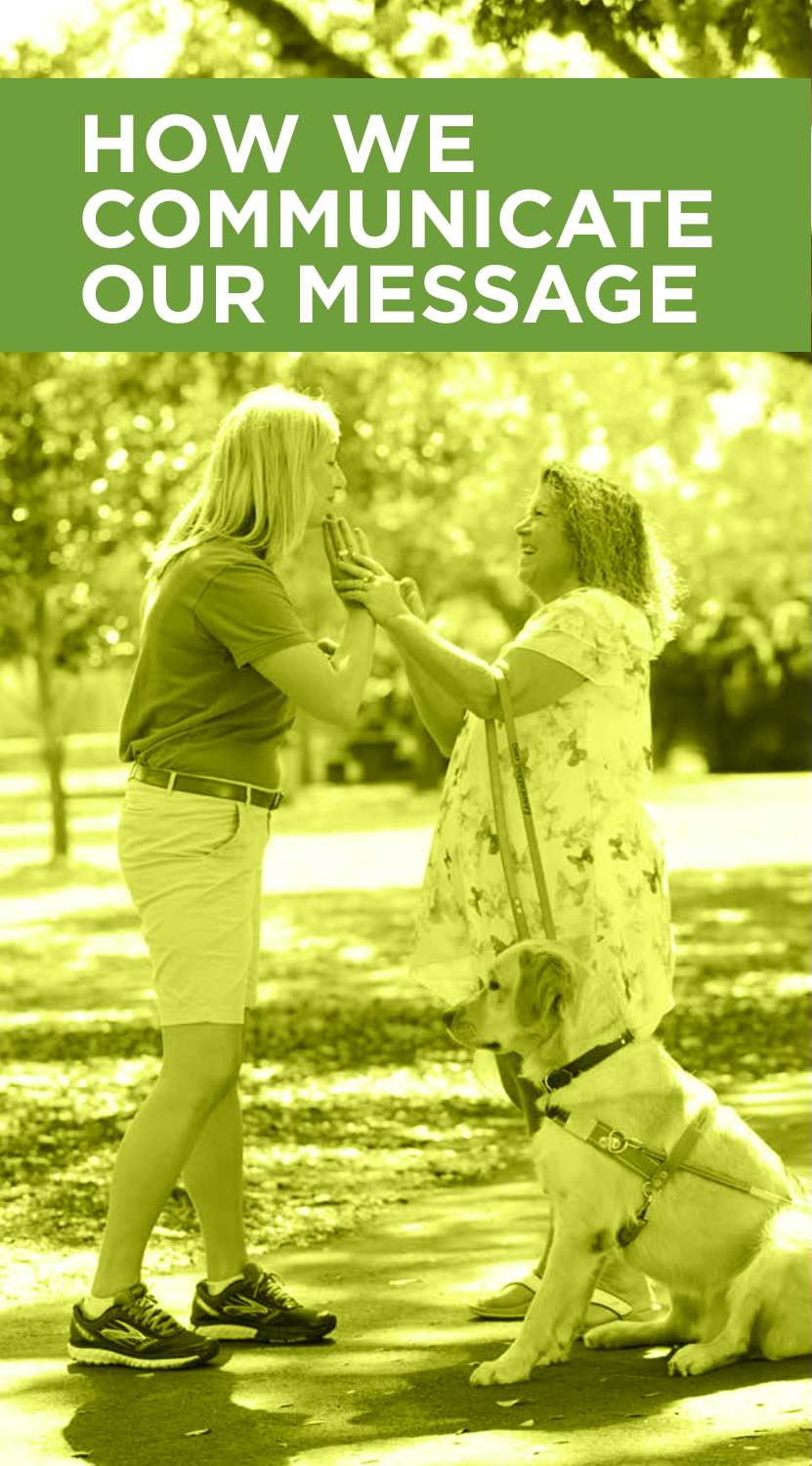# **HOW WE HELP**

M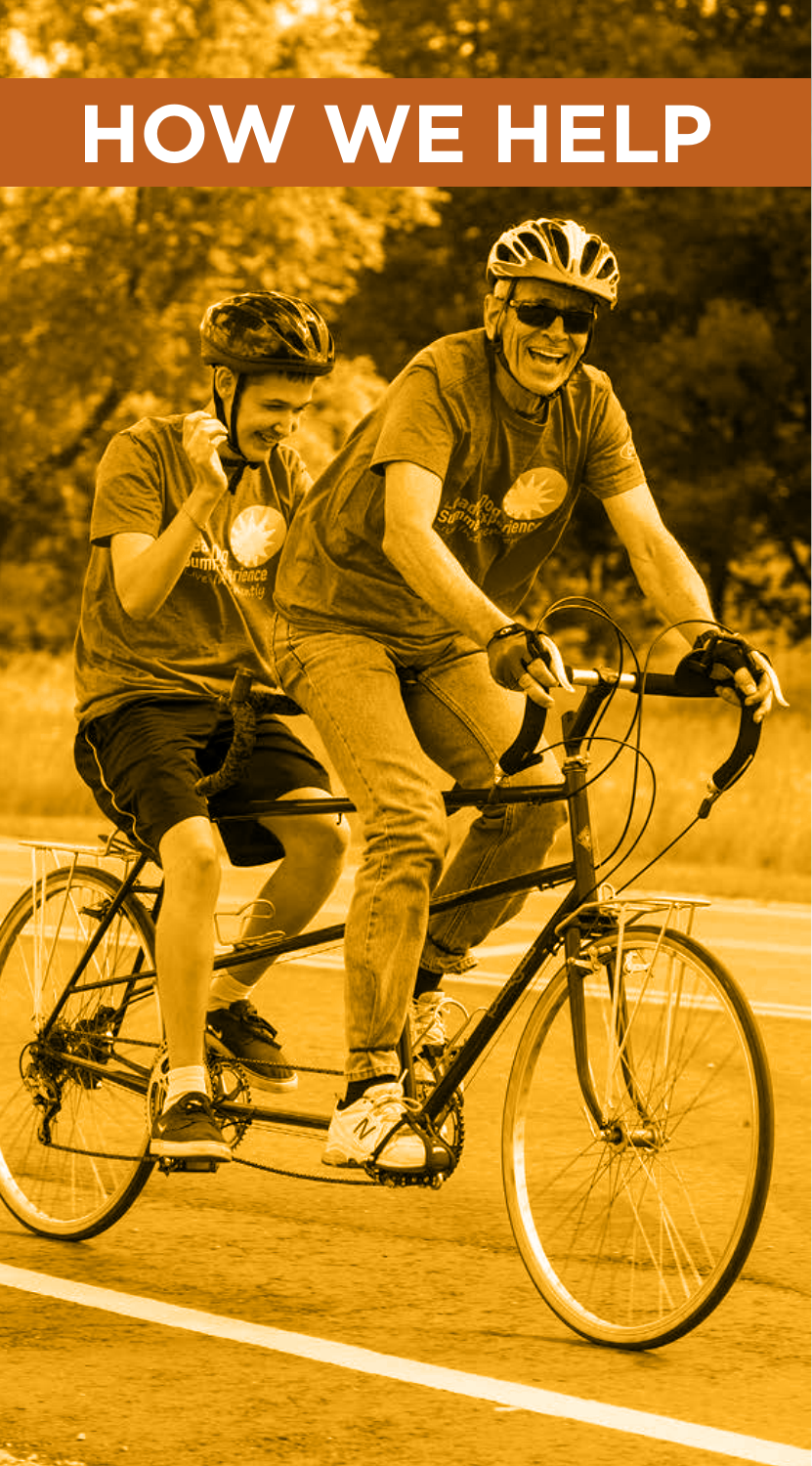#### CONFIDENCE & INDEPENDENCE

By learning how to travel with a white cane or guide dog, people regain their sense of independence and confidence. Those who were afraid to walk down the sidewalk alone now travel without limits.



#### HEALTH & WELLNESS

After completing white cane or guide dog training, it is easier for our clients to live a healthy lifestyle. Their newfound confidence and ability for unlimited travel encourages mental and physical wellbeing.



#### EMPLOYMENT

Whether it is helping to provide our clients with the confidence to go to school or improve their ability to use mass transit to get to a job interview, Leader Dog programs position people to join the workforce or advance their career.



#### FAMILY & COMMUNITY

When people who are blind can travel safely and independently, the burden of care lifts from family and friends and peace of mind is restored. People who were isolated are now able to actively participate in their communities.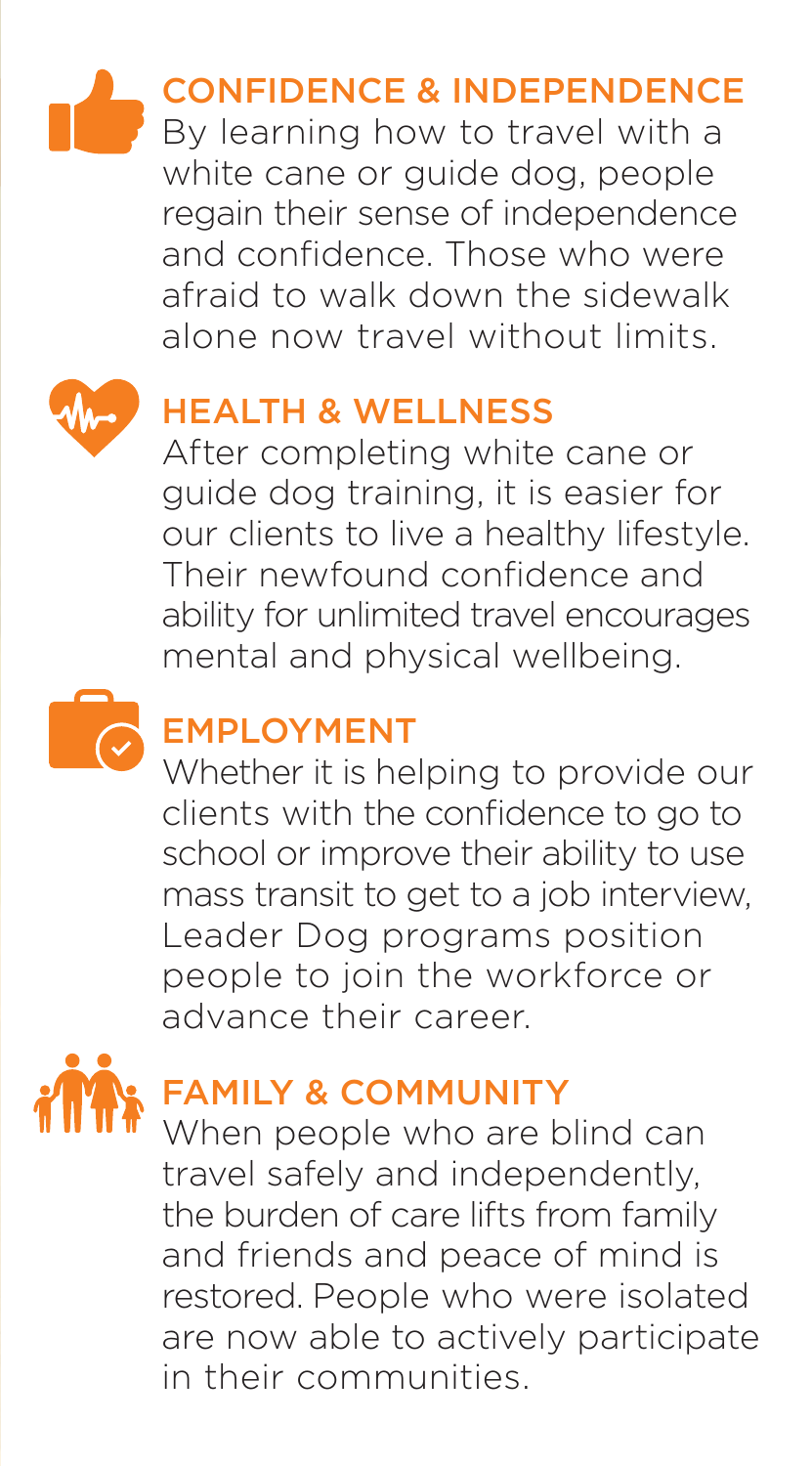#### CONFIDENCE & INDEPENDENCE Every year 75,000 people become

blind or visually impaired in the United States. When this occurs, people who were independent must now rely on others for assistance.



#### HEALTH & WELLNESS

People with vision loss have a greater risk of health and wellness issues, both mental and physical. 43% live with depression. Many stay home out of fear resulting in social isolation, little physical exercise, family stress and multiple health conditions.



#### EMPLOYMENT

Due to travel limitations, a startling 60% of working age adults who are blind in the U.S. are unemployed. This causes financial hardship and can have negative psychological effects.



#### FAMILY & COMMUNITY

**When someone loses their** vision, the impact is far reaching. Family, friends and community often fear for their loved one's safety and wellbeing.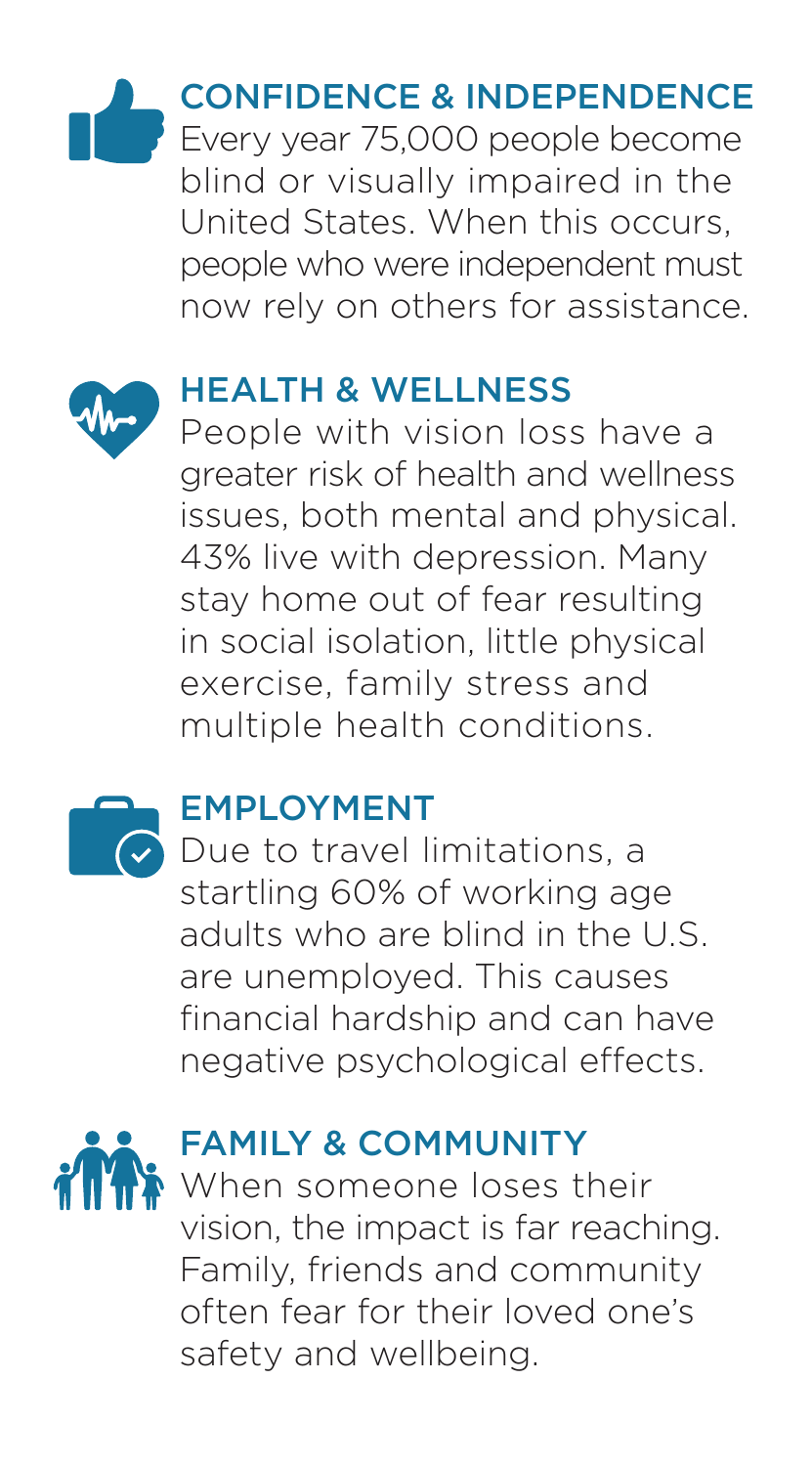# WHY IT MATTERS

 $\overline{B}$ 

 $\begin{array}{c} \hline \rule{0pt}{2ex} \rule{0pt}{2ex} \rule{0pt}{2ex} \rule{0pt}{2ex} \rule{0pt}{2ex} \rule{0pt}{2ex} \rule{0pt}{2ex} \rule{0pt}{2ex} \rule{0pt}{2ex} \rule{0pt}{2ex} \rule{0pt}{2ex} \rule{0pt}{2ex} \rule{0pt}{2ex} \rule{0pt}{2ex} \rule{0pt}{2ex} \rule{0pt}{2ex} \rule{0pt}{2ex} \rule{0pt}{2ex} \rule{0pt}{2ex} \rule{0pt}{2ex} \rule{0pt}{2ex} \rule{0pt}{2ex} \rule{0pt}{2ex} \rule{$  $\bm{l}$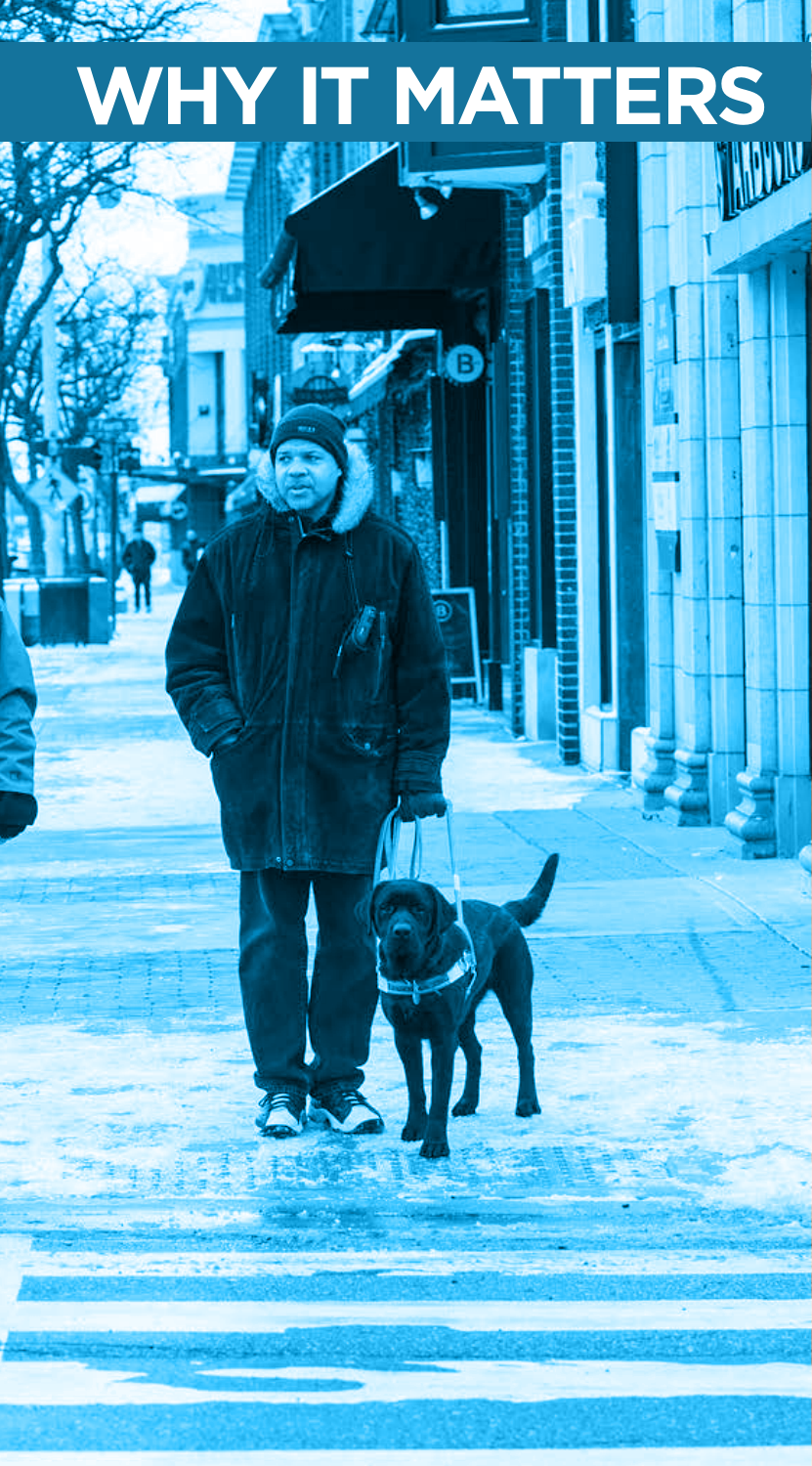

## **HOW WE DO IT BETTER**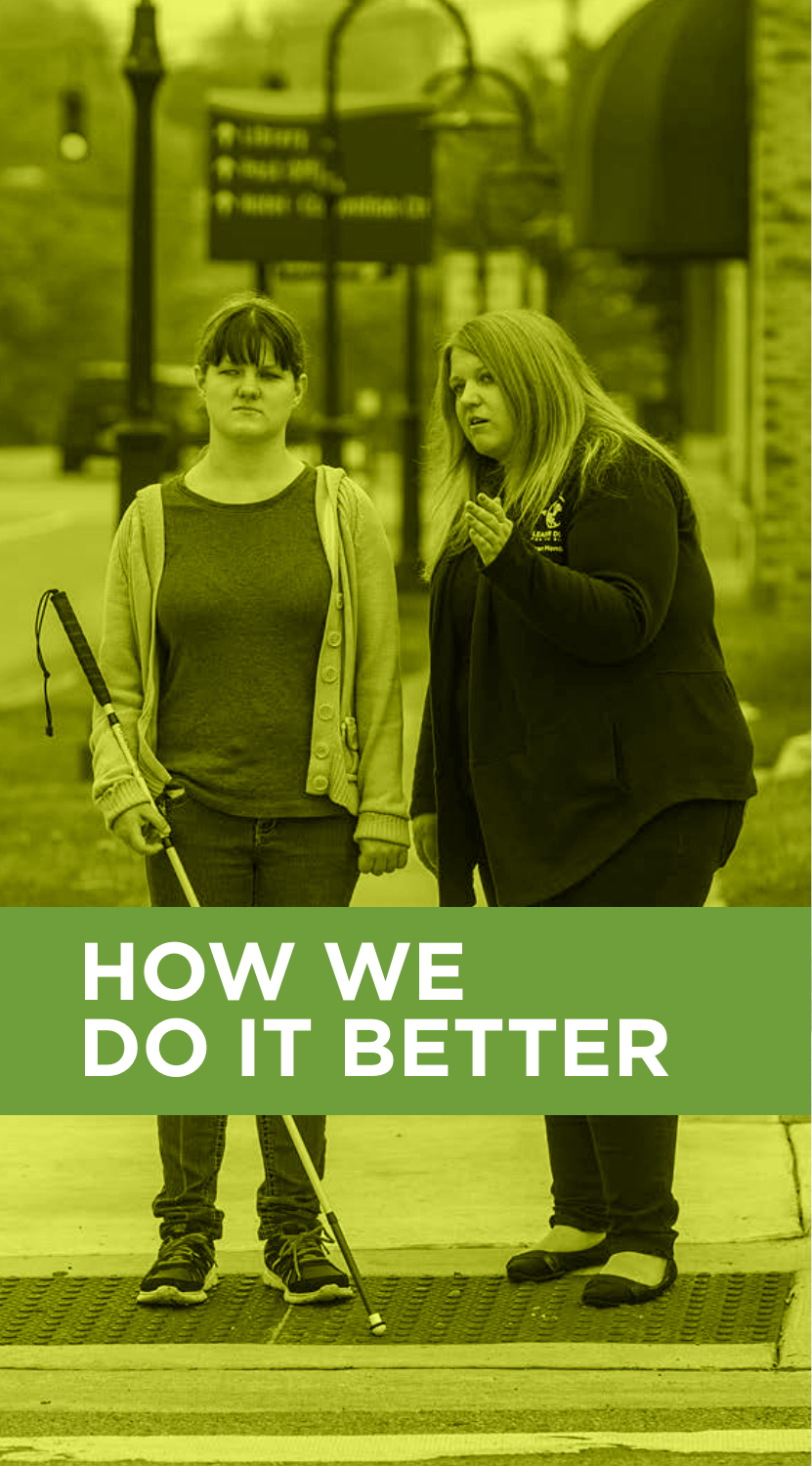#### WE INNOVATE

When we see a need, we address it. We were the first organization to provide dedicated guide dog training for people who are Deaf-Blind, free GPS and training, an accelerated program to teach white cane travel and a leadership-based summer camp for teens.

#### WE LISTEN

Our services are not "one size fits all." Our delivery models meet clients where they are. We customize services for clients who cannot leave work or family for an extended timeframe.

#### WE IMPROVE

We believe that just because something works does not mean we cannot do it better. We strive for the most effective, up-to-date ways to train our dogs and serve our clients.

#### WE COLLABORATE

Working with others lets us achieve things we could not do alone and inspires more creative solutions.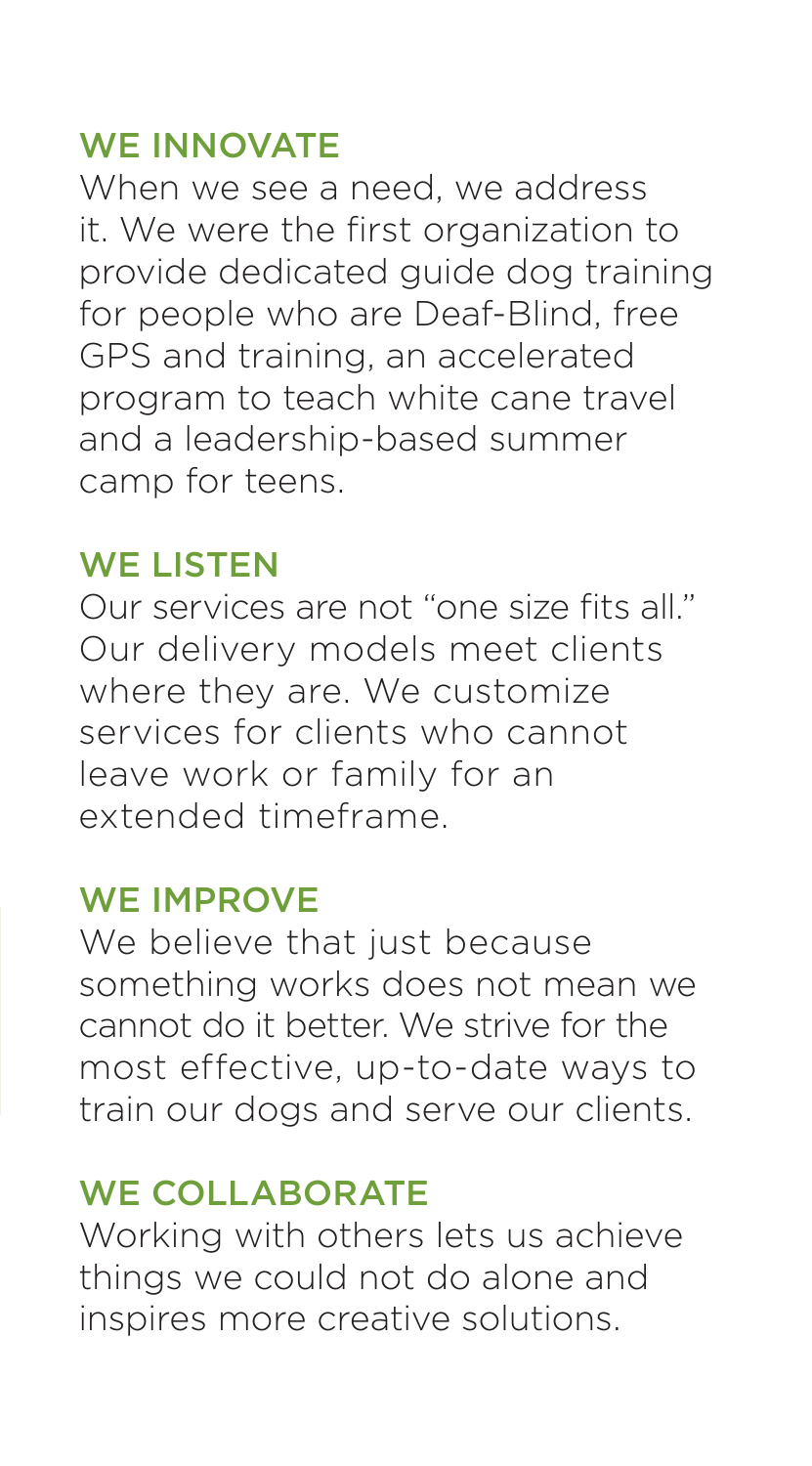Shannon Columb was diagnosed with Retinitis Pigmentosa when she was just two years old. This disorder severely limited her peripheral vision and caused night blindness.

To seek help, she came to Leader Dog for our Summer Experience Camp when she was 16. While there, she was able to get independent travel skill training, leadership development, an introduction to guide dogs and the opportunity to spend time with peers who faced similar challenges.

Shannon's time with us was so invaluable she returned for more programs, including Accelerated O&M Training and Guide Dog Training. She was paired with Leader Dog Frasier, a friendly black Labrador retriever, who matched her pace perfectly and offered her the independence she needed.

Shannon credits her Leader Dog experiences for allowing her to fulfill her desires and accomplish her dreams. In college, she's part of several student organizations, writes for the newspaper and has her own radio show. Her aspirations include becoming a journalist after she graduates!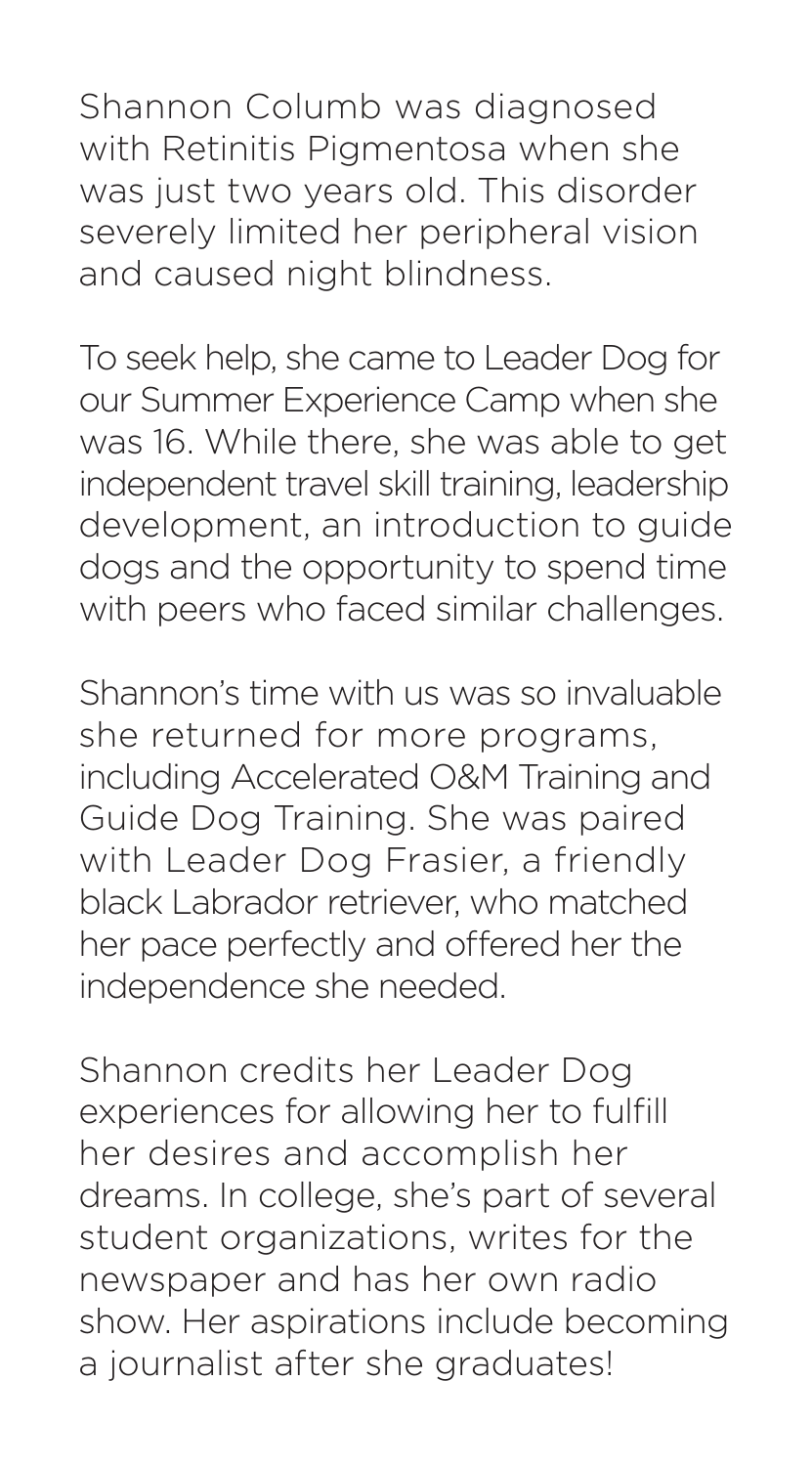### **A CLIENT STORY: SHANNON COLUMB**

 $\overline{G}$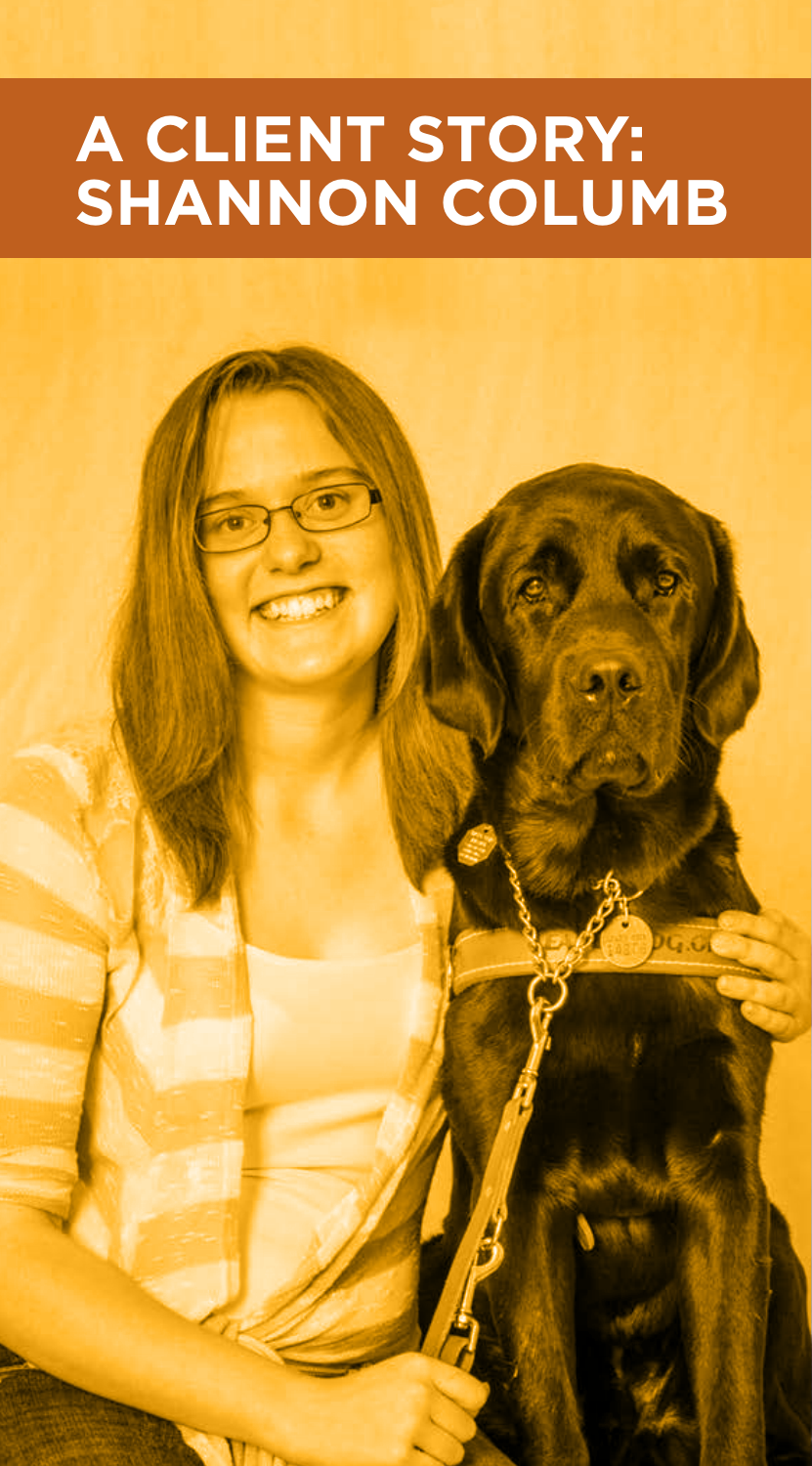## **HOW YOU CAN HELP**



Talk about Leader Dog with your family and friends



Encourage people to donate to support the mission



Post about Leader Dog on your social media accounts, or share ours



Host a fundraising event



Invite people to visit LeaderDog.org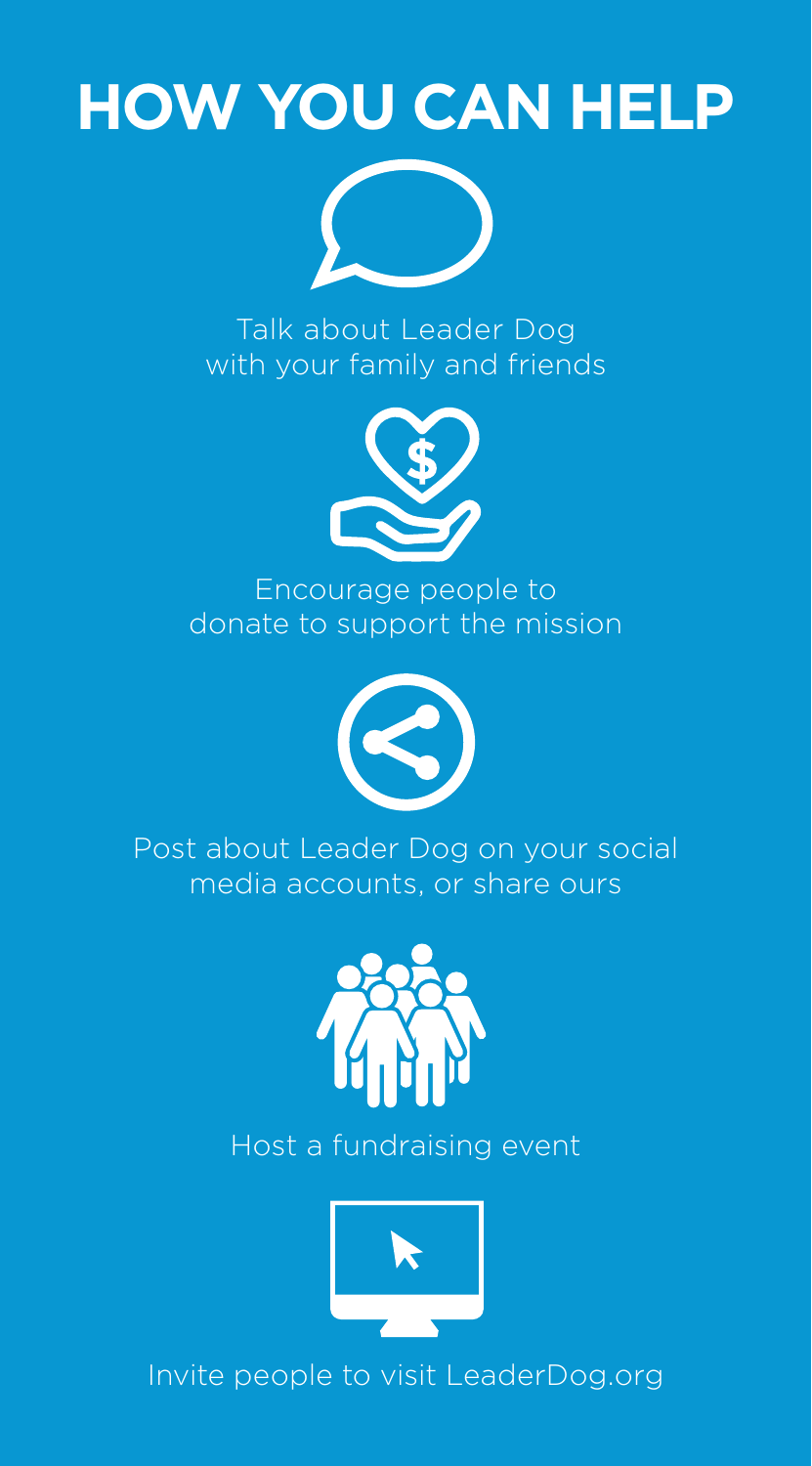## **OUR MISSION, VISION AND VALUES:**

Our **MISSION** is empowering people who are blind or visually impaired with lifelong skills for safe and independent daily travel.

Our **VISION** is that every person travels safely and independently.

Our actions are guided, supported and measured by our **VALUES**:

- **>** Do What is Right
- **>** Show Respect and Compassion
- **>** Demonstrate Passion for the Work
- **>** Deliver a Superior Experience
- **>** Work as a Team
- **>** Seek Innovation
- **>** Practice Safety